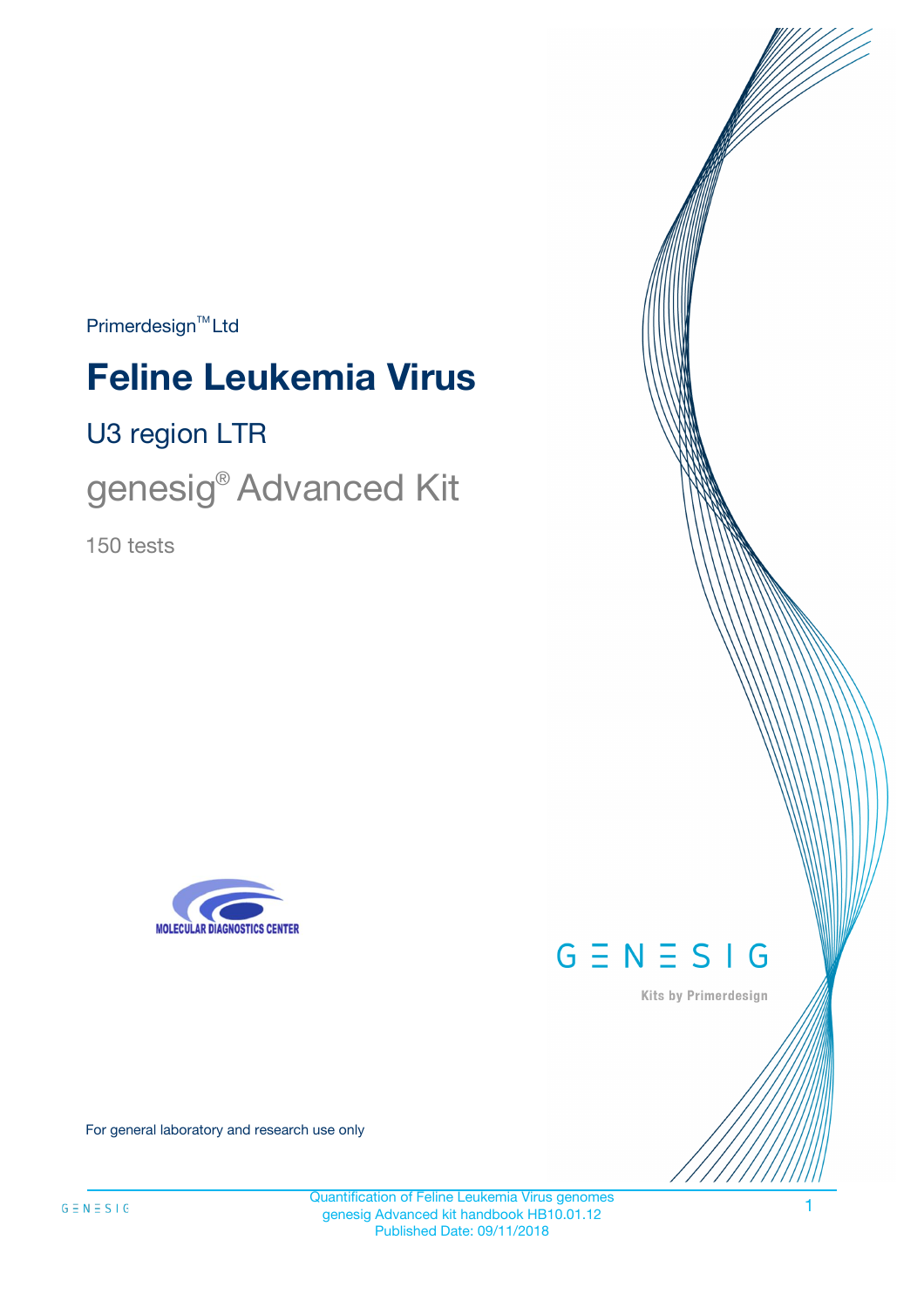### Introduction to Feline Leukemia Virus

Feline Leukemia Virus (FeLV) is an oncogenic retroviruses belonging to the Gammaretrovirus genus. This virus has a single-stranded, linear RNA genome of around 8.4K nucleotides in length and surrounded by an envelope making the virion spherical to pleomorphic in shape and 80-100nm in diameter. FeLV is a known causative agent of leukemia in domestic cats.

FeLv is transmitted through contact with infected bodily secretions and often occurs as a result of fighting or sharing of feeding bowls. Glycoproteins on the virion surface bind to host cell receptors and mediate membrane fusion. Retroviruses carry the reverse transcriptase enzyme which allows them to convert the retroviral RNA into DNA which is then inserted into the host genome. Initially the infection is limited to lymphatic tissue surrounding the original site of infection. Transportation to the systemic lymphatic tissue and intestinal tissue subsequently occurs with enhanced viral replication taking place. The secondary stage of infection occurs when white blood cells and platelets become infected resulting in circulation of infected cells. This allows infection to reach the bone marrow, pharynx, esophagus, stomach, bladder, respiratory tract and salivary glands.

FeLV infection can cause a number of different disorders including lymphosarcoma, myeloproliferative disorders, anemia, thymic atrophy syndromes and certain reproductive disorders. Around 40% of infected cats demonstrate immunity but once the bone marrow has become infected mortality rates may reach 50% within 6 months of infection, rising to 80% within 3 years of infection.

There are several subgroups of this virus with FeLV-A being transmitted horizontally and only infecting a narrow range of hosts. Subgroups B (FeLV-B) and C (FeLV-C) only cause infection in conjunction with FeLV-A as they are recombinant or mutated versions of the original virus.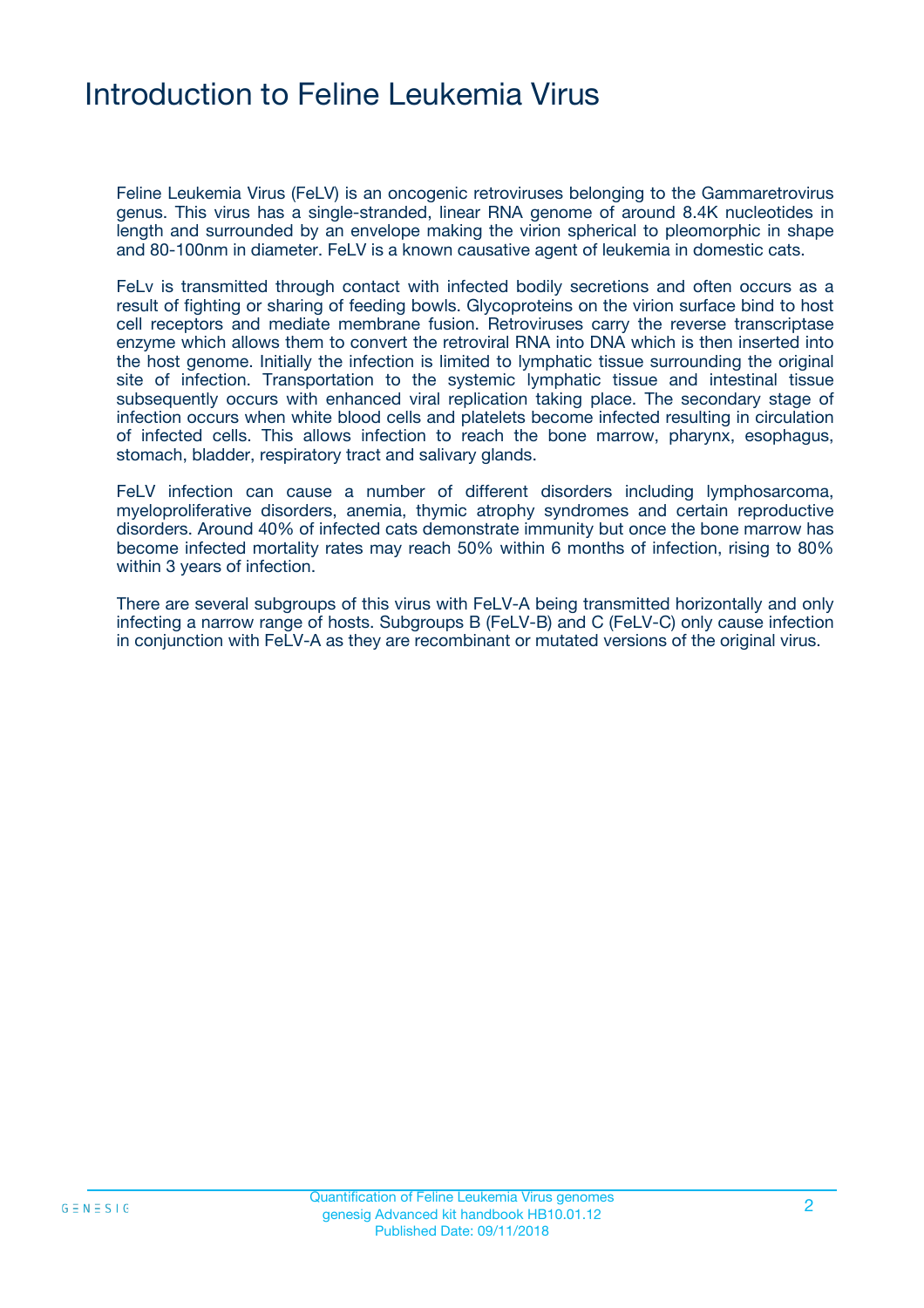# **Specificity**

The Primerdesign genesig Kit for Feline Leukemia Virus (FeLV) genomes is designed for the in vitro quantification of FeLV genomes. The kit is designed to have a broad detection profile. Specifically, the primers represent 100% homology with over 95% of the NCBI database reference sequences available at the time of design.

The dynamics of genetic variation means that new sequence information may become available after the initial design. Primerdesign periodically reviews the detection profiles of our kits and when required releases new versions.

If you require further information, or have a specific question about the detection profile of this kit then please send an e.mail to enquiry@primerdesign.co.uk and our bioinformatics team will answer your question.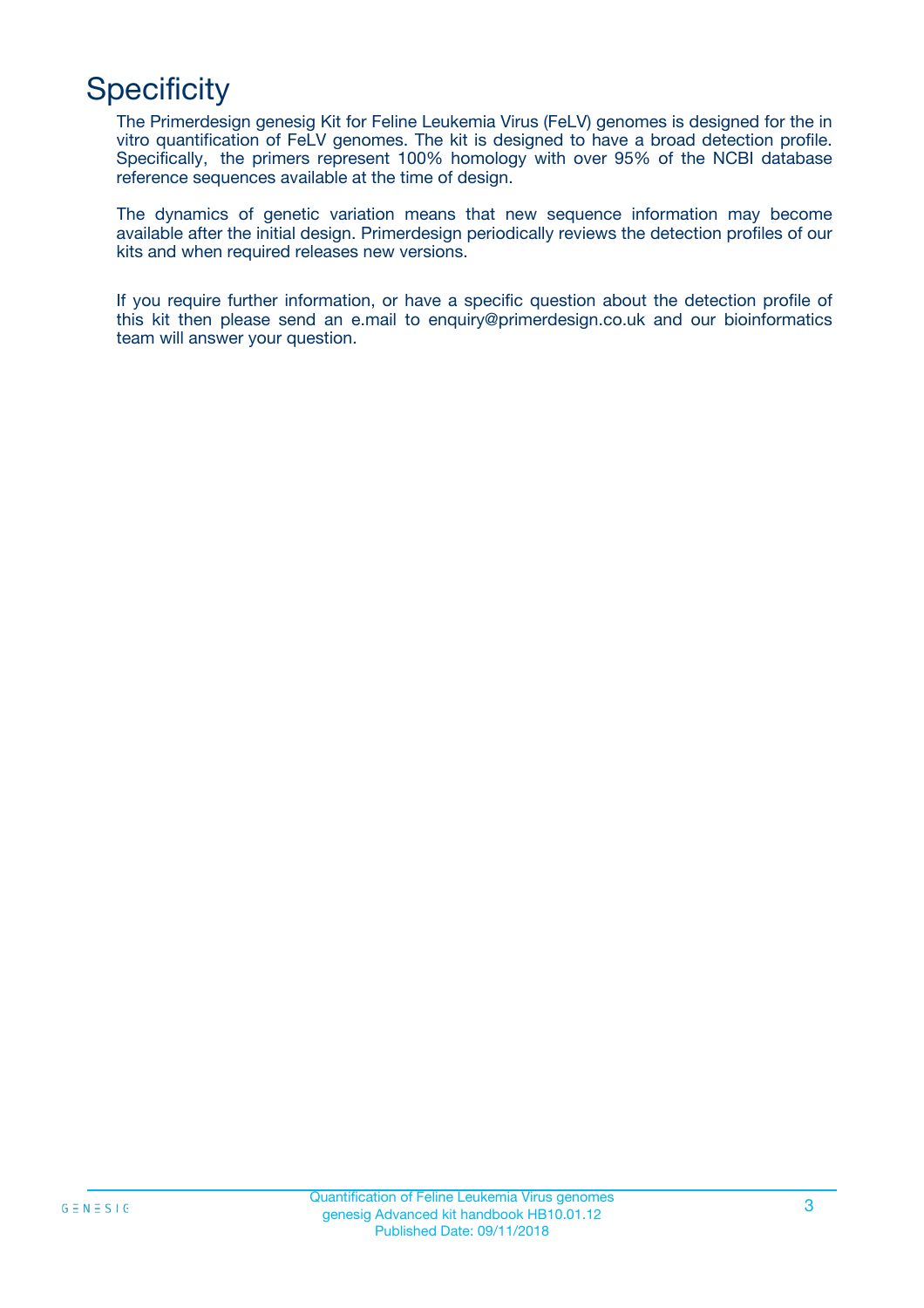### **Kit contents**

- **FeLV specific primer/probe mix (150 reactions BROWN) FAM labelled**
- **FeLV positive control template (for Standard curve RED)**
- **Internal extraction control primer/probe mix (150 reactions BROWN) VIC labelled as standard**
- **Internal extraction control RNA (150 reactions BLUE)**
- **Endogenous control primer/probe mix (150 reactions BROWN) FAM labelled**
- **RNase/DNase free water (WHITE) for resuspension of primer/probe mixes**
- **Template preparation buffer (YELLOW) for resuspension of internal control template, positive control template and standard curve preparation**

### **Reagents and equipment to be supplied by the user**

#### **Real-time PCR Instrument**

#### **Extraction kit**

This kit is recommended for use with genesig Easy DNA/RNA Extraction kit. However, it is designed to work well with all processes that yield high quality RNA and DNA with minimal PCR inhibitors.

#### **oasigTM lyophilised OneStep or Precision**®**PLUS OneStep 2X RT-qPCR Master Mix** Contains complete OneStep RT-qPCR master mix

**Pipettors and Tips**

**Vortex and centrifuge**

**Thin walled 1.5 ml PCR reaction tubes**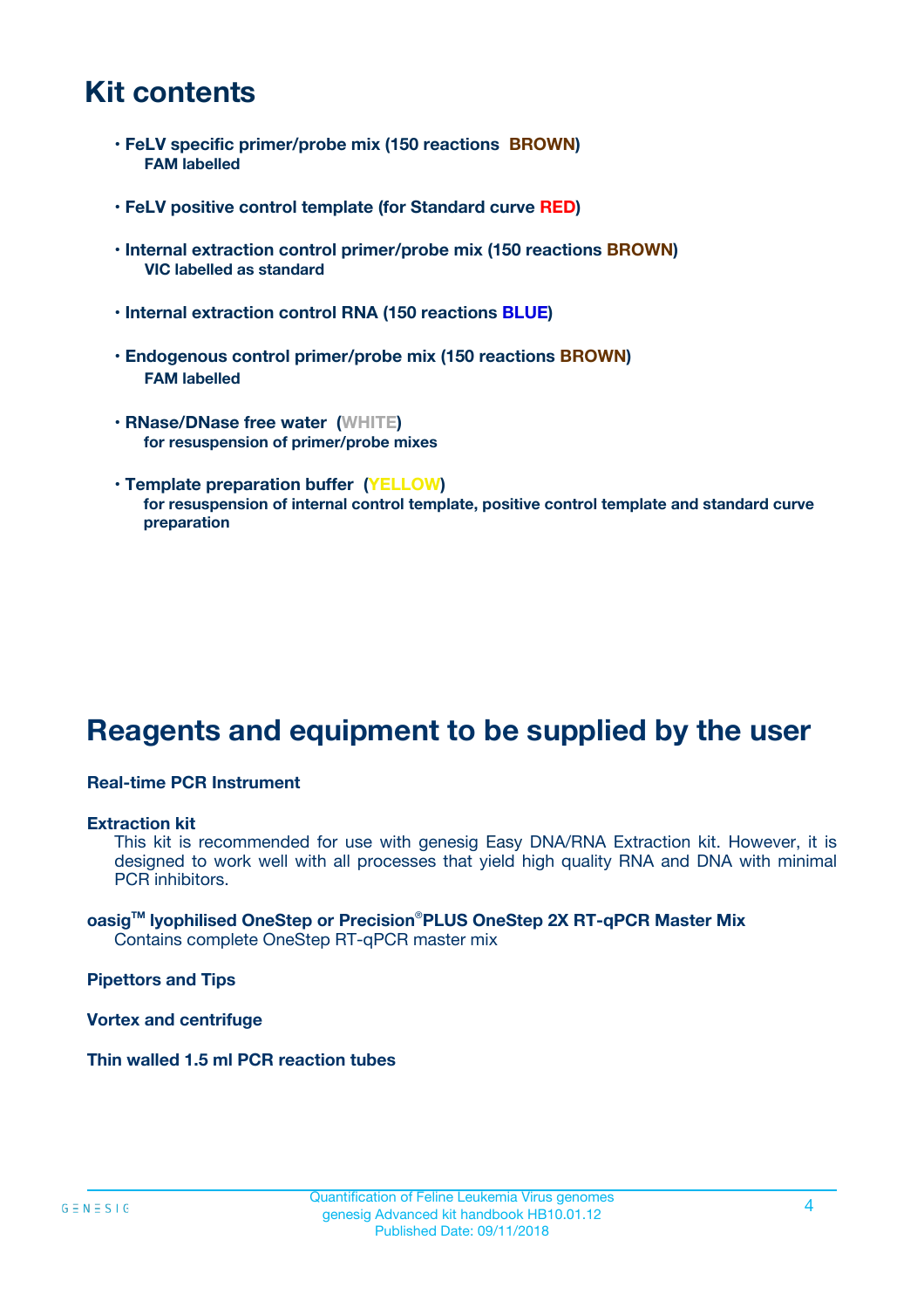### Kit storage and stability

This kit is stable at room temperature but should be stored at -20ºC on arrival. Once the lyophilised components have been resuspended they should not be exposed to temperatures above -20°C for longer than 30 minutes at a time and unnecessary repeated freeze/thawing should be avoided. The kit is stable for six months from the date of resuspension under these circumstances.

If a standard curve dilution series is prepared this can be stored frozen for an extended period. If you see any degradation in this serial dilution a fresh standard curve can be prepared from the positive control.

Primerdesign does not recommend using the kit after the expiry date stated on the pack.

### Suitable sample material

All kinds of sample material suited for PCR amplification can be used. Please ensure the samples are suitable in terms of purity, concentration, and RNA/DNA integrity (An internal PCR control is supplied to test for non specific PCR inhibitors). Always run at least one negative control with the samples. To prepare a negative-control, replace the template RNA sample with RNase/DNase free water.

### Dynamic range of test

Under optimal PCR conditions genesig FeLV detection kits have very high priming efficiencies of >95% and can detect less than 100 copies of target template.

### Notices and disclaimers

This product is developed, designed and sold for research purposes only. It is not intended for human diagnostic or drug purposes or to be administered to humans unless clearly expressed for that purpose by the Food and Drug Administration in the USA or the appropriate regulatory authorities in the country of use. During the warranty period Primerdesign genesig detection kits allow precise and reproducible data recovery combined with excellent sensitivity. For data obtained by violation to the general GLP guidelines and the manufacturer's recommendations the right to claim under guarantee is expired. PCR is a proprietary technology covered by several US and foreign patents. These patents are owned by Roche Molecular Systems Inc. and have been sub-licensed by PE Corporation in certain fields. Depending on your specific application you may need a license from Roche or PE to practice PCR. Additional information on purchasing licenses to practice the PCR process may be obtained by contacting the Director of Licensing at Roche Molecular Systems, 1145 Atlantic Avenue, Alameda, CA 94501 or Applied Biosystems business group of the Applera Corporation, 850 Lincoln Centre Drive, Foster City, CA 94404. In addition, the 5' nuclease assay and other homogeneous amplification methods used in connection with the PCR process may be covered by U.S. Patents 5,210,015 and 5,487,972, owned by Roche Molecular Systems, Inc, and by U.S. Patent 5,538,848, owned by The Perkin-Elmer Corporation.

### Trademarks

Primerdesign™ is a trademark of Primerdesign Ltd.

genesig® is a registered trademark of Primerdesign Ltd.

The PCR process is covered by US Patents 4,683,195, and 4,683,202 and foreign equivalents owned by Hoffmann-La Roche AG. BI, ABI PRISM® GeneAmp® and MicroAmp® are registered trademarks of the Applera Genomics (Applied Biosystems Corporation). BIOMEK® is a registered trademark of Beckman Instruments, Inc.; iCycler™ is a registered trademark of Bio-Rad Laboratories, Rotor-Gene is a trademark of Corbett Research. LightCycler™ is a registered trademark of the Idaho Technology Inc. GeneAmp®, TaqMan® and AmpliTaqGold® are registered trademarks of Roche Molecular Systems, Inc., The purchase of the Primerdesign ™ reagents cannot be construed as an authorization or implicit license to practice PCR under any patents held by Hoffmann-LaRoche Inc.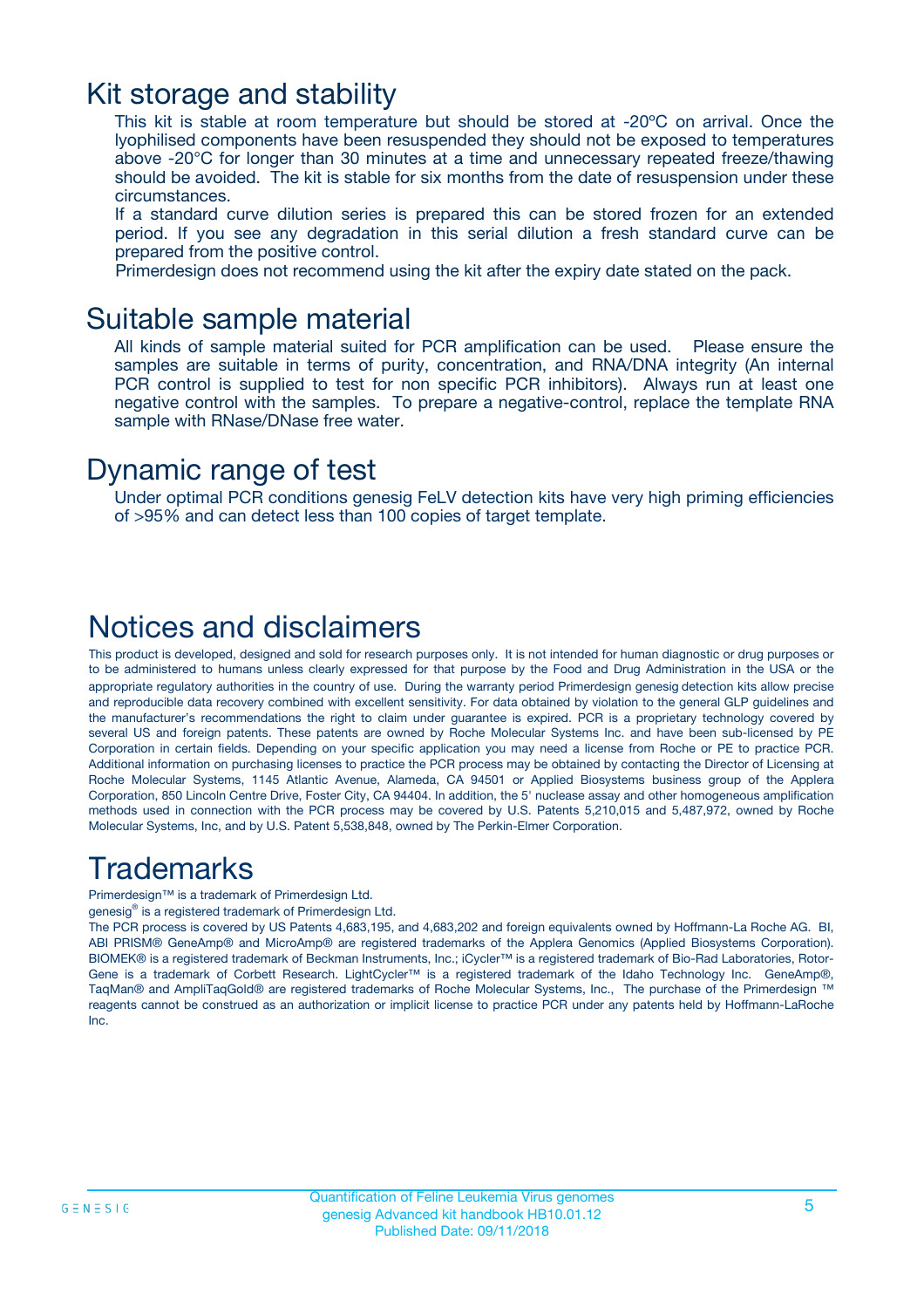### **Principles of the test**

#### **Real-time PCR**

A FeLV specific primer and probe mix is provided and this can be detected through the FAM channel.

The primer and probe mix provided exploits the so-called TaqMan® principle. During PCR amplification, forward and reverse primers hybridize to the FeLV cDNA. A fluorogenic probe is included in the same reaction mixture which consists of a DNA probe labeled with a 5`-dye and a 3`-quencher. During PCR amplification, the probe is cleaved and the reporter dye and quencher are separated. The resulting increase in fluorescence can be detected on a range of qPCR platforms.

#### **Positive control**

For copy number determination and as a positive control for the PCR set up, the kit contains a positive control template.

This can be used to generate a standard curve of FeLV copy number / Cq value. Alternatively the positive control can be used at a single dilution where full quantitative analysis of the samples is not required. Each time the kit is used, at least one positive control reaction must be included in the run. A positive result indicates that the primers and probes for detecting the target FeLV gene worked properly in that particular experimental scenario. If a negative result is obtained the test results are invalid and must be repeated. Care should be taken to ensure that the positive control does not contaminate any other kit component which would lead to false-positive results. This can be achieved by handling this component in a Post PCR environment. Care should also be taken to avoid cross-contamination of other samples when adding the positive control to the run. This can be avoided by sealing all other samples and negative controls before pipetting the positive control into the positive control well.

#### **Negative control**

To validate any positive findings a negative control reaction should be included every time the kit is used. For this reaction the RNase/DNase free water should be used instead of template. A negative result indicates that the reagents have not become contaminated while setting up the run.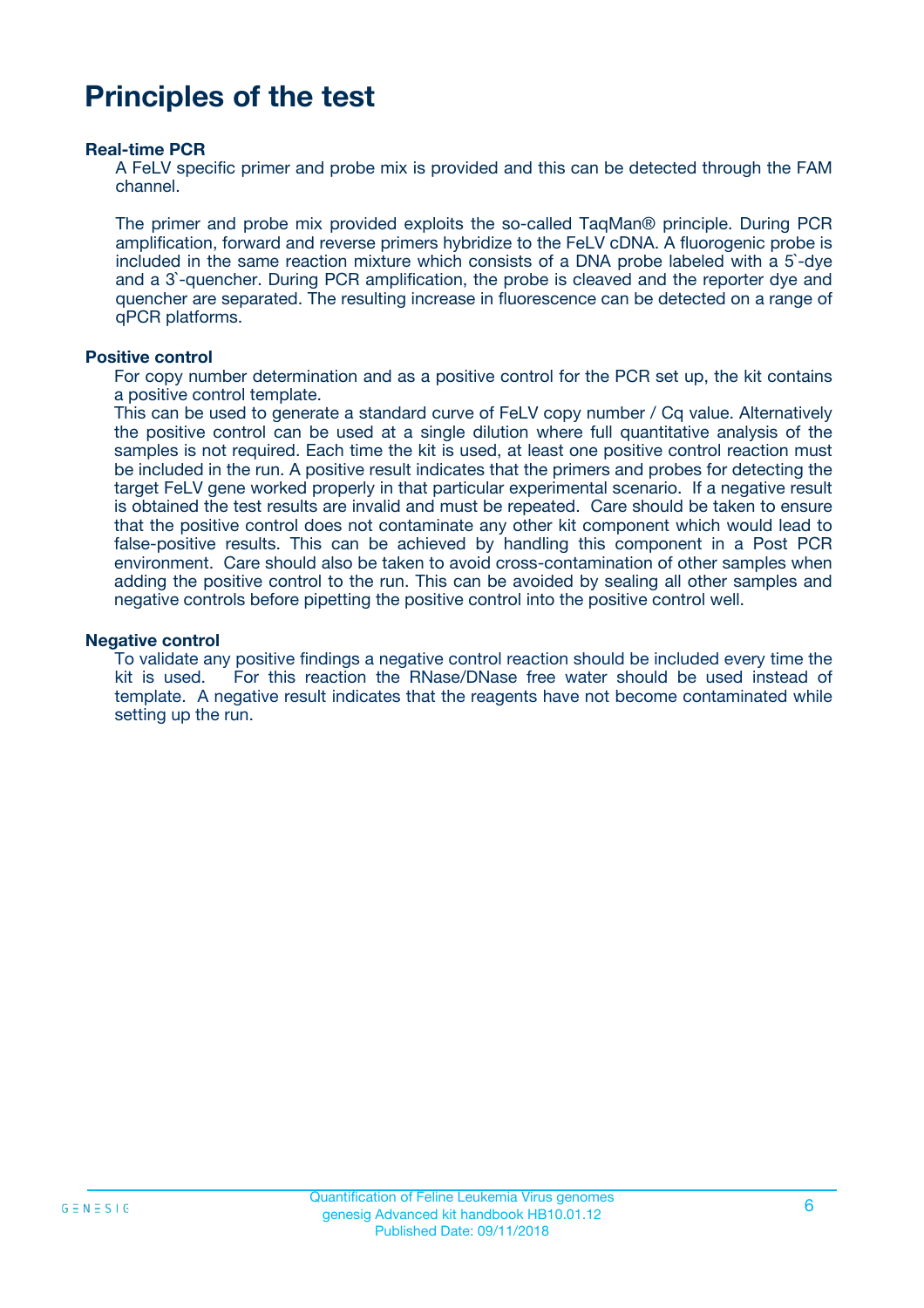#### **Internal RNA extraction control**

When performing RNA extraction, it is often advantageous to have an exogenous source of RNA template that is spiked into the lysis buffer. This control RNA is then co-purified with the sample RNA and can be detected as a positive control for the extraction process. Successful co-purification and qPCR for the control RNA also indicates that PCR inhibitors are not present at a high concentration.

A separate qPCR primer/probe mix are supplied with this kit to detect the exogenous RNA using qPCR. The PCR primers are present at PCR limiting concentrations which allows multiplexing with the target sequence primers. Amplification of the control cDNA does not interfere with detection of the FeLV target cDNA even when present at low copy number. The Internal control is detected through the VIC channel and gives a Cq value of 28+/-3 depending on the level of sample dilution.

#### **Endogenous control**

To confirm extraction of a valid biological template, a primer and probe mix is included to detect an endogenous gene. Detection of the endogenous control is through the FAM channel and it is NOT therefore possible to perform a multiplex with the FeLV primers. A poor endogenous control signal may indicate that the sample did not contain sufficient biological material.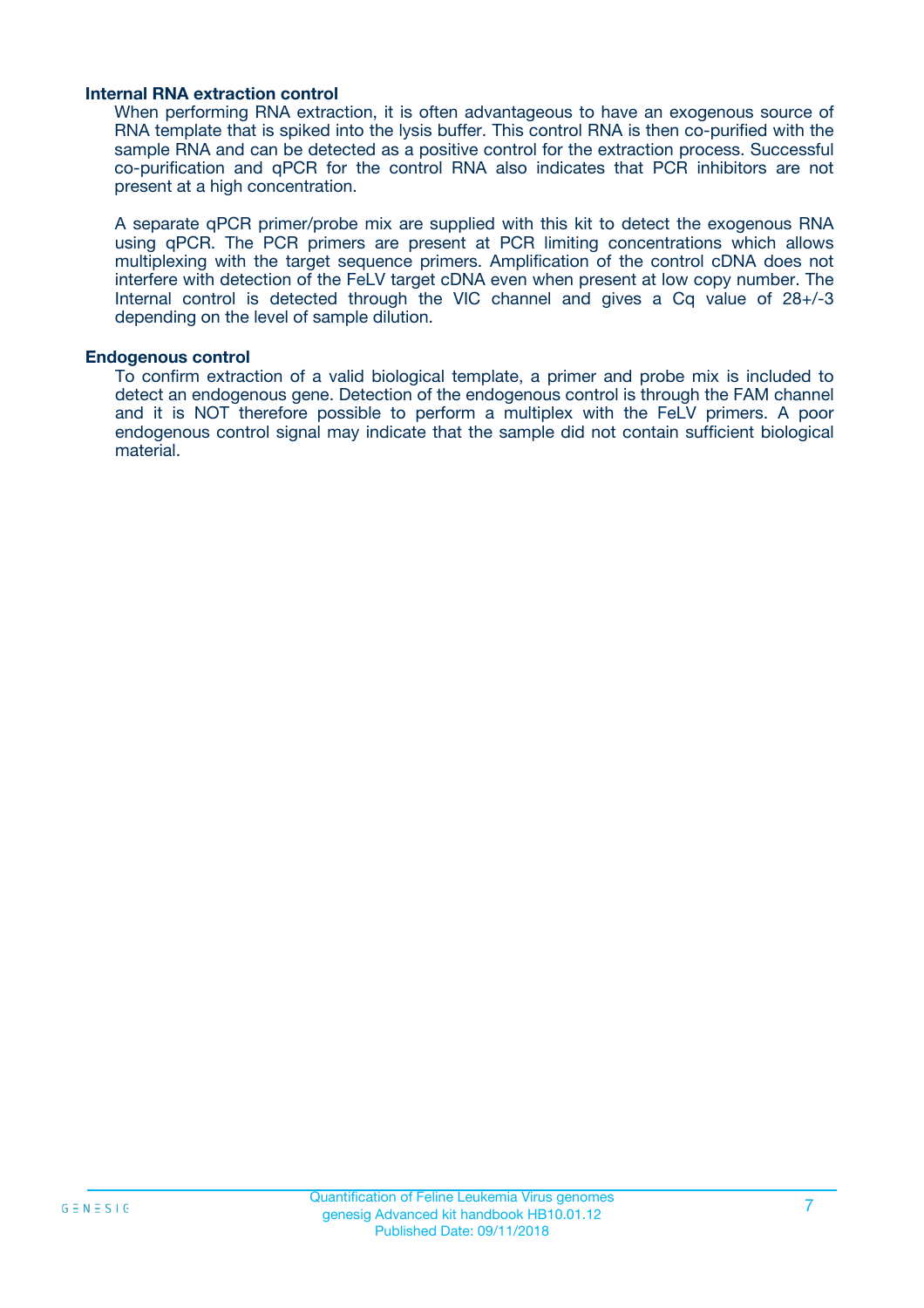### Resuspension protocol

To minimize the risk of contamination with foreign DNA, we recommend that all pipetting be performed in a PCR clean environment. Ideally this would be a designated PCR lab or PCR cabinet. Filter tips are recommended for all pipetting steps.

- **1. Pulse-spin each tube in a centrifuge before opening.** This will ensure lyophilised primer and probe mix is in the base of the tube and is not spilt upon opening the tube.
- **2. Resuspend the primer/probe mixes in the RNase/DNase free water supplied, according to the table below:**

To ensure complete resuspension, vortex each tube thoroughly.

| Component - resuspend in water                       |          |  |
|------------------------------------------------------|----------|--|
| <b>Pre-PCR pack</b>                                  |          |  |
| FeLV primer/probe mix (BROWN)                        | $165$ µl |  |
| Internal extraction control primer/probe mix (BROWN) | $165$ µl |  |
| Endogenous control primer/probe mix (BROWN)          | 165 µl   |  |

**3. Resuspend the internal control template and positive control template in the template preparation buffer supplied, according to the table below:** To ensure complete resuspension, vortex each tube thoroughly.

| Component - resuspend in template preparation buffer |             |  |  |
|------------------------------------------------------|-------------|--|--|
| <b>Pre-PCR heat-sealed foil</b>                      |             |  |  |
| Internal extraction control RNA (BLUE)               |             |  |  |
| <b>Post-PCR heat-sealed foil</b>                     |             |  |  |
| FeLV Positive Control Template (RED) *               | $500$ $\mu$ |  |  |

\* This component contains high copy number template and is a VERY significant contamination risk. It must be opened and handled in a separate laboratory environment, away from the other components.

### RNA extraction

The internal extraction control RNA can be added either to the RNA lysis/extraction buffer or to the RNA sample once it has been resuspended in lysis buffer.

#### **DO NOT add the internal extraction control RNA directly to the unprocessed biological sample as this will lead to degradation and a loss in signal.**

- **1. Add 4µ**l **of the Internal extraction control RNA (BLUE) to each sample in RNA lysis/extraction buffer per sample.**
- **2. Complete RNA extraction according to the manufacturer's protocols.**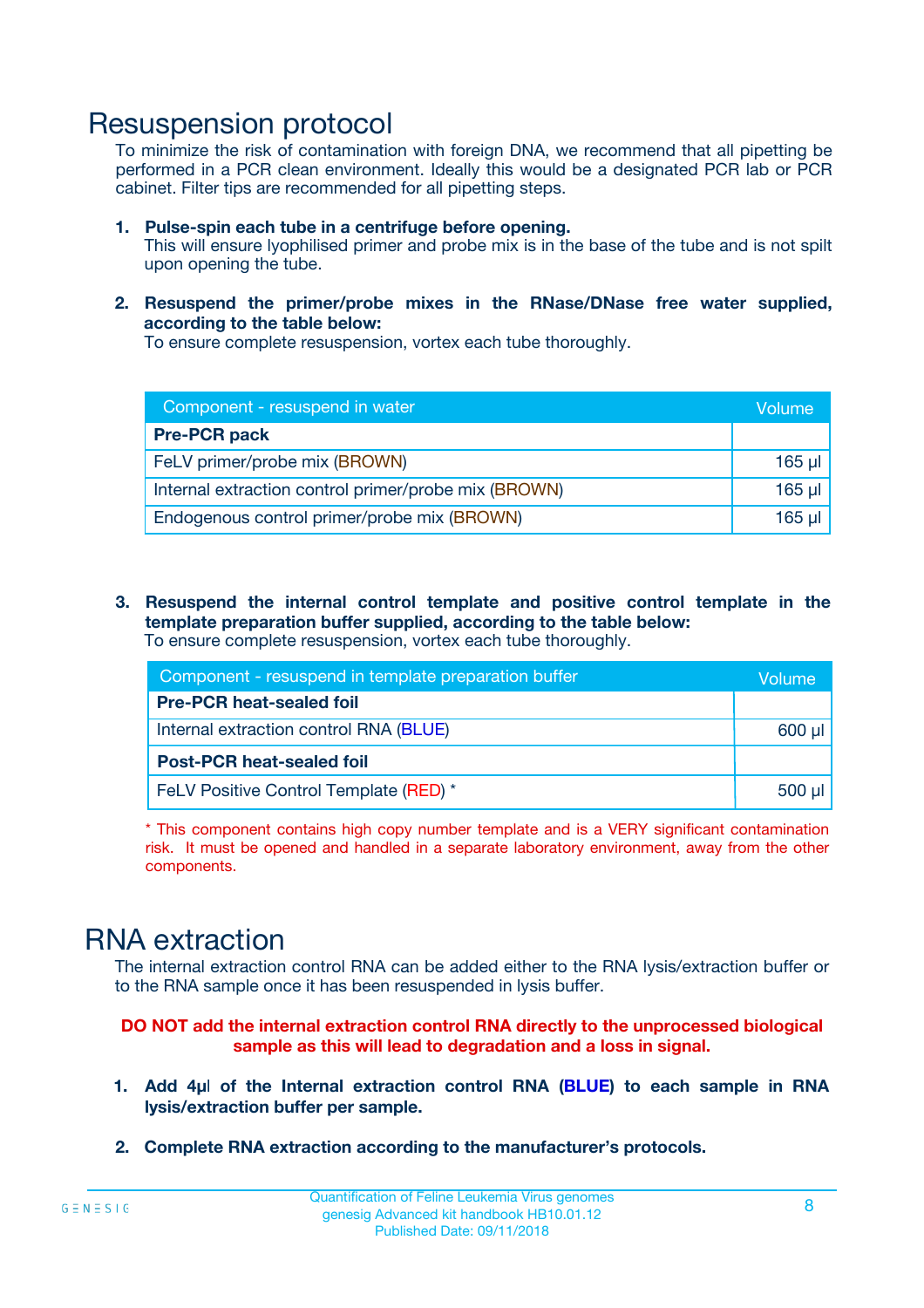# OneStep RT-qPCR detection protocol

#### **For optimum performance and sensitivity.**

All pipetting steps and experimental plate set up should be performed on ice. After the plate is poured proceed immediately to the OneStep amplification protocol. Prolonged incubation of reaction mixes at room temperature can lead to PCR artifacts that reduce the sensitivity of detection.

#### **1. For each RNA sample prepare a reaction mix according to the table below: Include sufficient reactions for positive and negative controls.**

| Component                                                    | <b>Volume</b> |
|--------------------------------------------------------------|---------------|
| oasig OneStep or PrecisionPLUS OneStep 2X RT-qPCR Master Mix | $10 \mu$      |
| FeLV primer/probe mix (BROWN)                                | 1 µI          |
| Internal extraction control primer/probe mix (BROWN)         | 1 µl          |
| <b>RNase/DNase free water (WHITE)</b>                        | $3 \mu$       |
| <b>Final Volume</b>                                          | 15 ul         |

**2. For each RNA sample prepare an endogenous control reaction according to the table below (optional):**

This control reaction will provide crucial information regarding the quality of the biological sample.

| Component                                                    | Volume   |
|--------------------------------------------------------------|----------|
| oasig OneStep or PrecisionPLUS OneStep 2X RT-qPCR Master Mix | 10 $\mu$ |
| Endogenous control primer/probe mix (BROWN)                  | 1 ul     |
| <b>RNase/DNase free water (WHITE)</b>                        | $4 \mu$  |
| <b>Final Volume</b>                                          | 15 µl    |

- **3. Pipette 15µl of these mixes into each well according to your qPCR experimental plate set up.**
- **4. Pipette 5µl of RNA template into each well, according to your experimental plate set up.**

For negative control wells use 5µl of RNase/DNase free water. The final volume in each well is 20µl.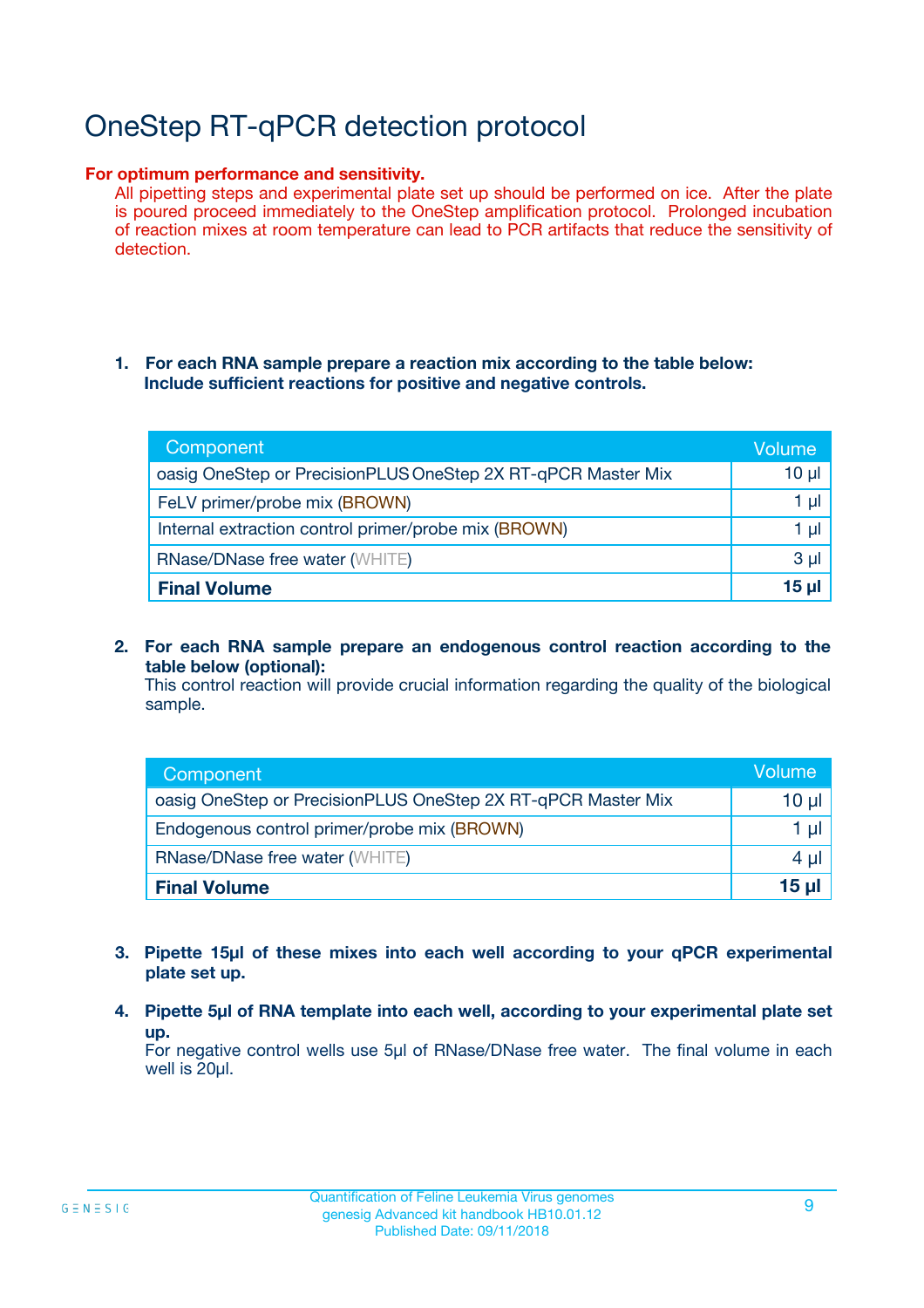**5. If a standard curve is included for quantitative analysis prepare a reaction mix according to the table below:**

| Component                                                    | Volume       |
|--------------------------------------------------------------|--------------|
| oasig OneStep or PrecisionPLUS OneStep 2X RT-qPCR Master Mix | 10 µl        |
| FeLV primer/probe mix (BROWN)                                |              |
| <b>RNase/DNase free water (WHITE)</b>                        | 4 µ          |
| <b>Final Volume</b>                                          | <u>15 µl</u> |

- **6. Preparation of standard curve dilution series.**
	- **1) Pipette 90µl of template preparation buffer into 5 tubes and label 2-6**
	- **2) Pipette 10µl of Positive Control Template (RED) into tube 2**
	- **3) Vortex thoroughly**
	- **4) Change pipette tip and pipette 10 µl from tube 2 into tube 3**
	- **5) Vortex thoroughly**

**Repeat steps 4 and 5 to complete the dilution series**

| <b>Standard Curve</b>         | <b>Copy Number</b>     |
|-------------------------------|------------------------|
| Tube 1 Positive control (RED) | $2 \times 10^5$ per µl |
| Tube 2                        | $2 \times 10^4$ per µl |
| Tube 3                        | $2 \times 10^3$ per µl |
| Tube 4                        | $2 \times 10^2$ per µl |
| Tube 5                        | 20 per µl              |
| Tube 6                        | 2 per µl               |

**7. Pipette 5µl of standard template into each well for the standard curve according to your plate set-up**

The final volume in each well is 20µl.

### OneStep RT-qPCR Amplification Protocol

Amplification conditions using oasig OneStep or PrecisionPLUS OneStep 2X RT-qPCR Master Mix.

|             | <b>Step</b>                  | <b>Time</b>      | <b>Temp</b> |
|-------------|------------------------------|------------------|-------------|
|             | <b>Reverse Transcription</b> | $10 \text{ min}$ | 55 °C       |
|             | Enzyme activation            | 2 min            | 95 °C       |
| Cycling x50 | Denaturation                 | 10 <sub>s</sub>  | 95 °C       |
|             | <b>DATA COLLECTION *</b>     | 60 s             | 60 °C       |

\* Fluorogenic data should be collected during this step through the FAM and VIC channels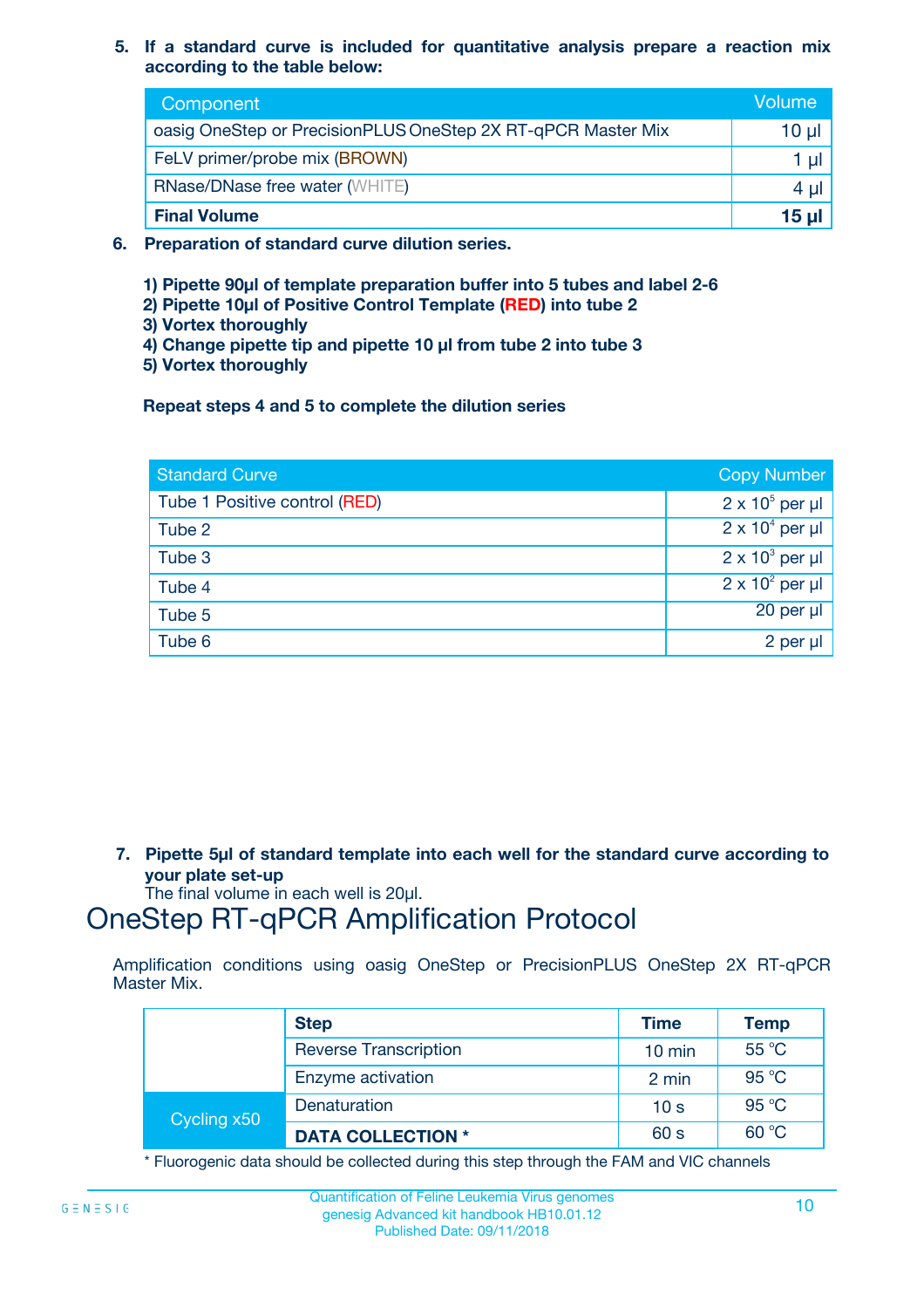### Interpretation of results

| <b>Target</b><br>(FAM) | Internal<br>control<br>(NIC) | <b>Positive</b><br>control | <b>Negative</b><br>control | Interpretation                                                                                                  |
|------------------------|------------------------------|----------------------------|----------------------------|-----------------------------------------------------------------------------------------------------------------|
| $\leq 30$              | $+ 1 -$                      | ÷                          |                            | <b>POSITIVE QUANTITATIVE RESULT</b><br>calculate copy number                                                    |
| > 30                   | ÷                            | ÷                          |                            | <b>POSITIVE QUANTITATIVE RESULT</b><br>calculate copy number                                                    |
| > 30                   |                              | ÷                          |                            | <b>POSITIVE QUALITATIVE RESULT</b><br>do not report copy number as this<br>may be due to poor sample extraction |
|                        | ÷                            | ÷                          |                            | <b>NEGATIVE RESULT</b>                                                                                          |
| $+ 1 -$                | $+ 1 -$                      | ÷                          | $\leq$ 35                  | <b>EXPERIMENT FAILED</b><br>due to test contamination                                                           |
|                        | $+$ / -                      |                            | > 35                       | $\star$                                                                                                         |
|                        |                              | ÷                          |                            | <b>SAMPLE PREPARATION FAILED</b>                                                                                |
|                        |                              |                            |                            | <b>EXPERIMENT FAILED</b>                                                                                        |

Positive control template (**RED**) is expected to amplify between Cq 16 and 23. Failure to satisfy this quality control criterion is a strong indication that the experiment has been compromised.

\*Where the test sample is positive and the negative control is positive with a  $Cq > 35$ , the sample must be reinterpreted based on the relative signal strength of the two results:



If the sample amplifies  $> 5$  Cq earlier than the negative control then the sample should be reinterpreted (via the table above) with the negative control verified as negative.



If the sample amplifies  $< 5$  Cq earlier than the negative control then the positive sample result is invalidated and the result should be determined inconclusive due to test contamination. The test for this sample should be repeated.